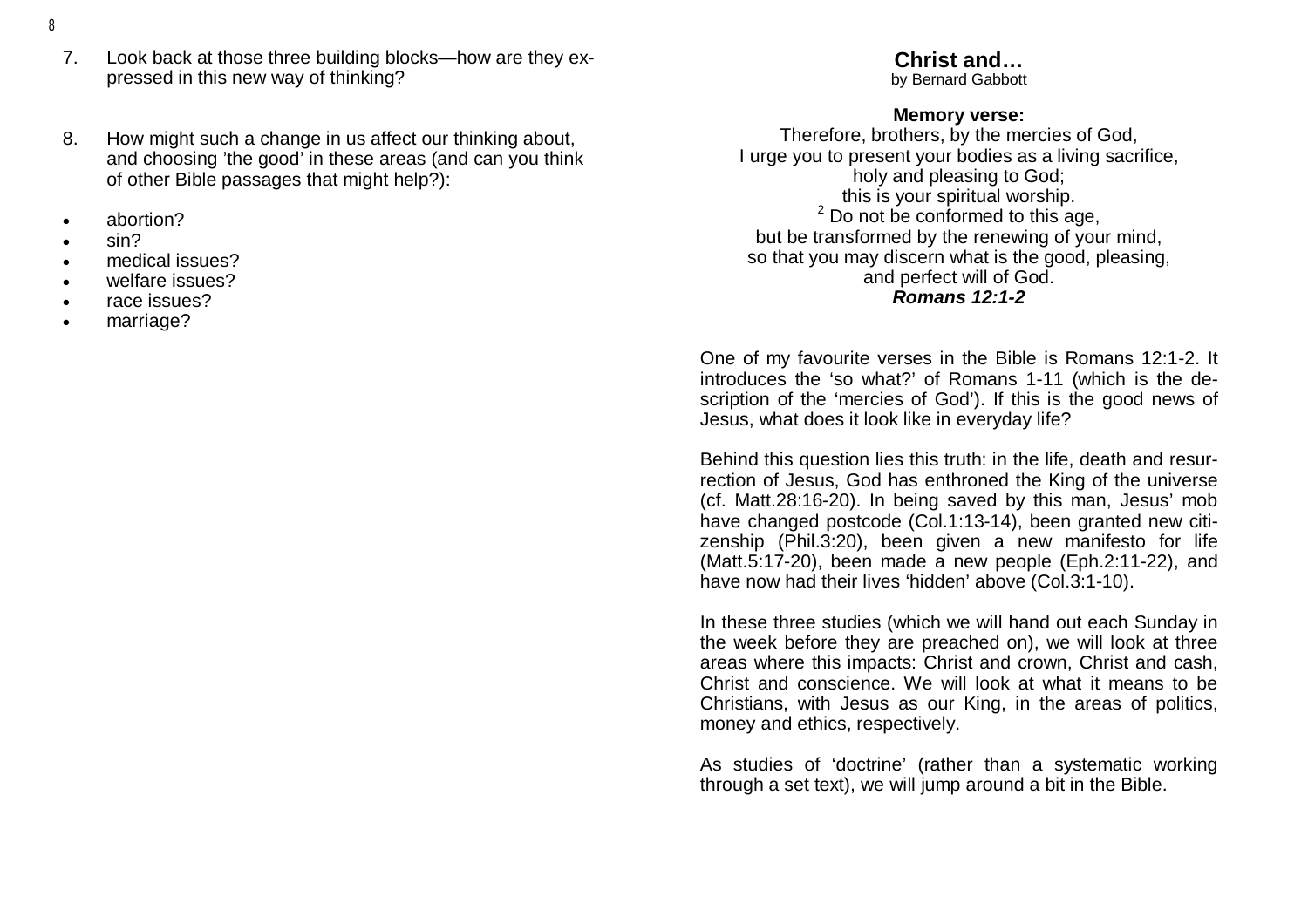#### **Christ and crown: Jesus and politics**

This will be a tour of a number of passages… but not exhaustive!

1. Read Psalm 2 Who is God's King for the world?

What will he be like?

Read Matthew 3:13-17; 17:1-6; 28:16-20 Who is God's King for the world?

What is he like?

2. Read Matthew 22:15-22 What question is asked of God's King? Why?

What does Jesus ask for? Why?

What does Jesus say?

What do you think this means? (cf. Genesis 1:26-27)

- 3. Read Acts 4:13-22 How do Peter and John respond to the command to stop proclaiming the Gospel? What else do Peter and John say about political obedience?
- 4. Read Romans 13:1-7 What is the context for this? (cf. 12:1-2)

What does God command?

What does God install?

### **Christ and conscience: Jesus and ethics**

1. Recap, again, the three building blocks that we have touched on in the last two studies…

Looking at Romans 12:1-2—remind yourself of the command God gives here, and how this intersects with the 'age we live in'…

Ethics is, in simple terms, knowing and choosing 'the good'. How are we to do that as God's people? What, or who, defines 'the good' for us?

2. Read Colossians 3:1-10. If 'we have been raised with Christ', then where must our thinking be, where must our desire be, where must our minds be?

What do you think this means?

- 3. If this is where our 'minds/desires/thinking' is, what practical implications does this have? (look from verse 5)
- 4. What is the positive practical result? (look from verse 8)
- 5. What is actually happening to God's mob? (vs.9-10)
- 6. The end result is a completely new way of thinking—how is that described in verse 11?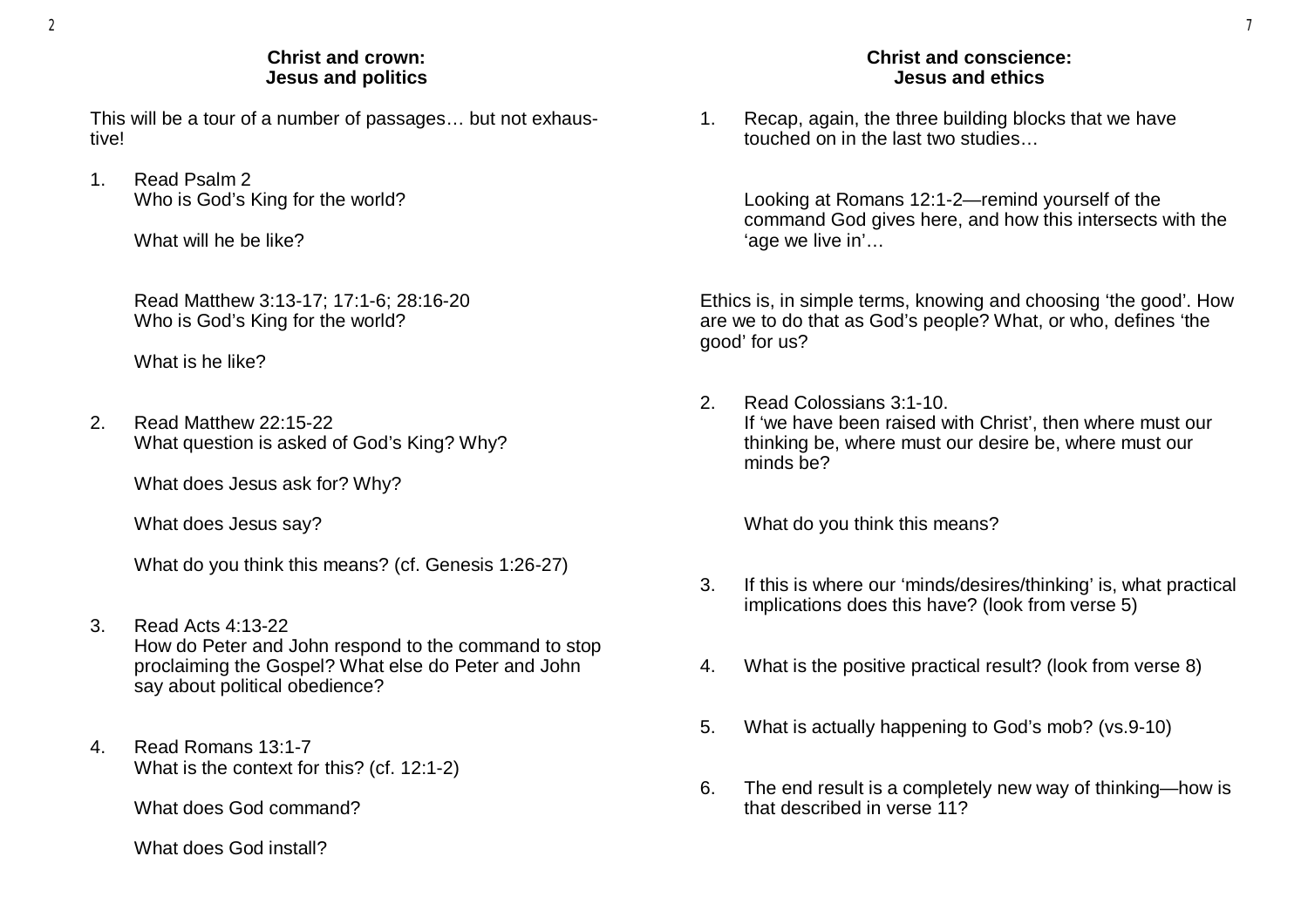What is Jesus' conclusion, command and summary, in vs.31-34?

4. What does Jesus promise here?

Why is he able to make that promise?

What does this promise show about his concern?

How is such a 'seek-ing' and membership in such a kingdom made possible?

Looking at your answers, do you see how the three building blocks we remembered in question 1 are just as relevant for cash as they are for crown?

5. How, too, is this attitude towards possessions, wealth and worry an expression of Romans 12:1-2?

One thing we must do, then, is start thinking through what such an attitude might look like in the real world. So, given what we have seen, how might this affect our attitude and action towards:

- taxes?
- income?
- mortgages, and housing?
- the desire for 'things'?
- the way we use our cash and possessions?
- the way in which we balance our commitments to God's people, and our work/leisure/possessions?
- the things we worry about?
- the nature and character of God?

What does God reassure?

What does God except?

5. Read 1 Timothy 2:1-7 What is striking about verse 1?

What does God command?

What is God's desire?

How do these two tie together?

6. Read 1 Peter 2:9-17 Who is Peter talking to?

What does he 'urge'?

What does he command? (look at vs.12)

And how do these three things converge in 'political' action?

What type of language does Peter use here? What is striking about it?

- 7. Looking back on everything we have covered, what can we conclude about:
	- who is in charge of the world?
	- the 'temporary' arrangement for order in this world?
	- what Christians owe Jesus, and political authorities?